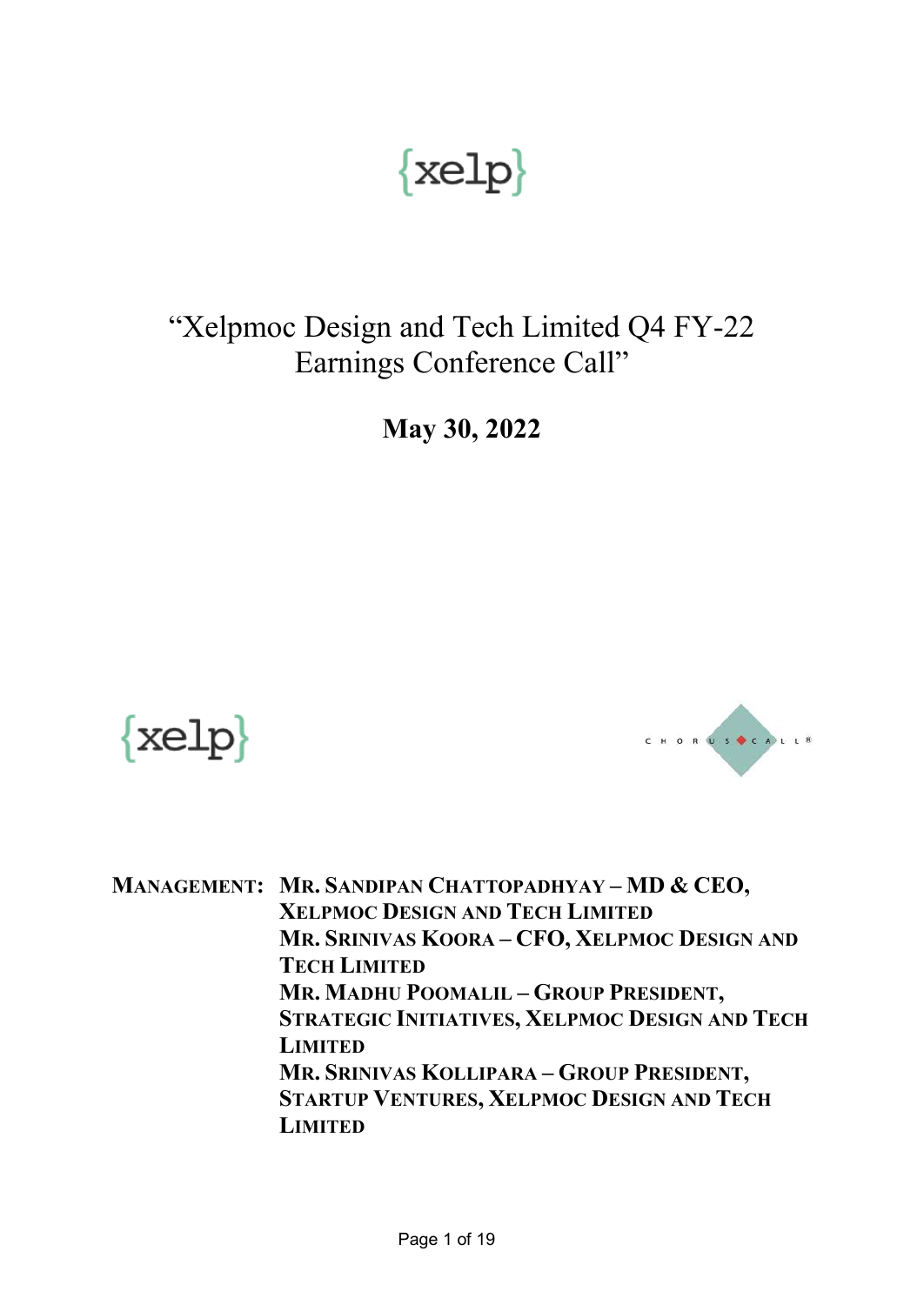

- **Moderator:** Ladies and gentlemen good day and welcome to the Xelpmoc Design & Tech Limited Q4 FY22 Earnings Conference Call. As a reminder all participant lines will be in the listen-only mode and there will be an opportunity for you to ask questions after the presentation concludes. Should you need assistance during the conference call, please signal an operator by pressing '\*' then '0' on your touchtone phone. Please note that this conference is being recorded. I now hand the conference over to Mr. Ravi Udeshi from EY. Thank you and over to you sir.
- **Ravi Udeshi:** Thank you Faizan. Good evening to all of you. Welcome to the Q4 FY22 earnings conference call of Xelpmoc Design and Tech Limited. We have sent you the press release and the presentation and we have also been uploaded on the website as well as on the stock exchanges. In case anyone does not have a copy of the same please do write to us. To discuss the results and the outlook for the future going forward we have with us today the top management of Xelpmoc represented by Mr. Sandipan Chattopadhyay – Managing Director and CEO, Mr. Srinivas Koora – CFO, Mr. Madhu Poomalil – Group President, Strategic Initiatives and Mr. Srinivas Kollipara – Group President, Startup Ventures.

Before we start the call, I would just like to remind you that the safe harbor clause applies. With that I would now like to handover the call to Mr. Srinivas Koora. Over to you sir.

**Srinivas Koora:** Thank you Ravi. Good evening, everyone. Welcome to Xelpmoc's Earning Call for Q4 and FY22. I hope you and your family are doing well. I am pleased to inform that we have maintained our business momentum while focusing on sustainability of operations. We continue to move ahead without execution plan which is centered on identifying the target sector that correspond with our key markets.

> Operating revenue for the quarter was INR 18.6 million as compared to INR 35.4 million in Q4 FY21 and INR 18.3 million in Q3 FY22. We saw a renewed interest from our clients which lead to a sequential revenue increase of 1.4%. Operating EBITDA adjusted ESOP for the quarter was INR (- 44.2) million as compared to INR (+5.5) million in Q4 FY21 and INR (-12.2) million in Q3 of FY22. I would like to give a context to the said EBITDA loss. We have seen a demand for onboarding manpower talented especially in new technological skills had increased drastically across the IT sector resulting in increase in manpower cost. In some cases, we are seen by 2x to 3x to cost. Further there was also a provision for bad and doubtful debts irrespective of certain receivables. This outstanding is now fully provided for. Excluding the above mentioned we are in line with our Q3 FY22 EBITDA. The net loss for the quarter was INR 49.5 million, partially due to INR 14.9 million of ESOP expenditure.

> This is in comparison to a net loss of INR 29.9 million in Q3 FY22 and net loss of INR 1.5 million in Q4 FY21. For the full year FY22 our operating revenue was INR 80.5 million as compared to INR 140.5 million in FY21.

> Regarding the change in revenue as stated in our previous call, Xelpmoc is largely a startup focused rather than the service contract base. We have certain service contracts which got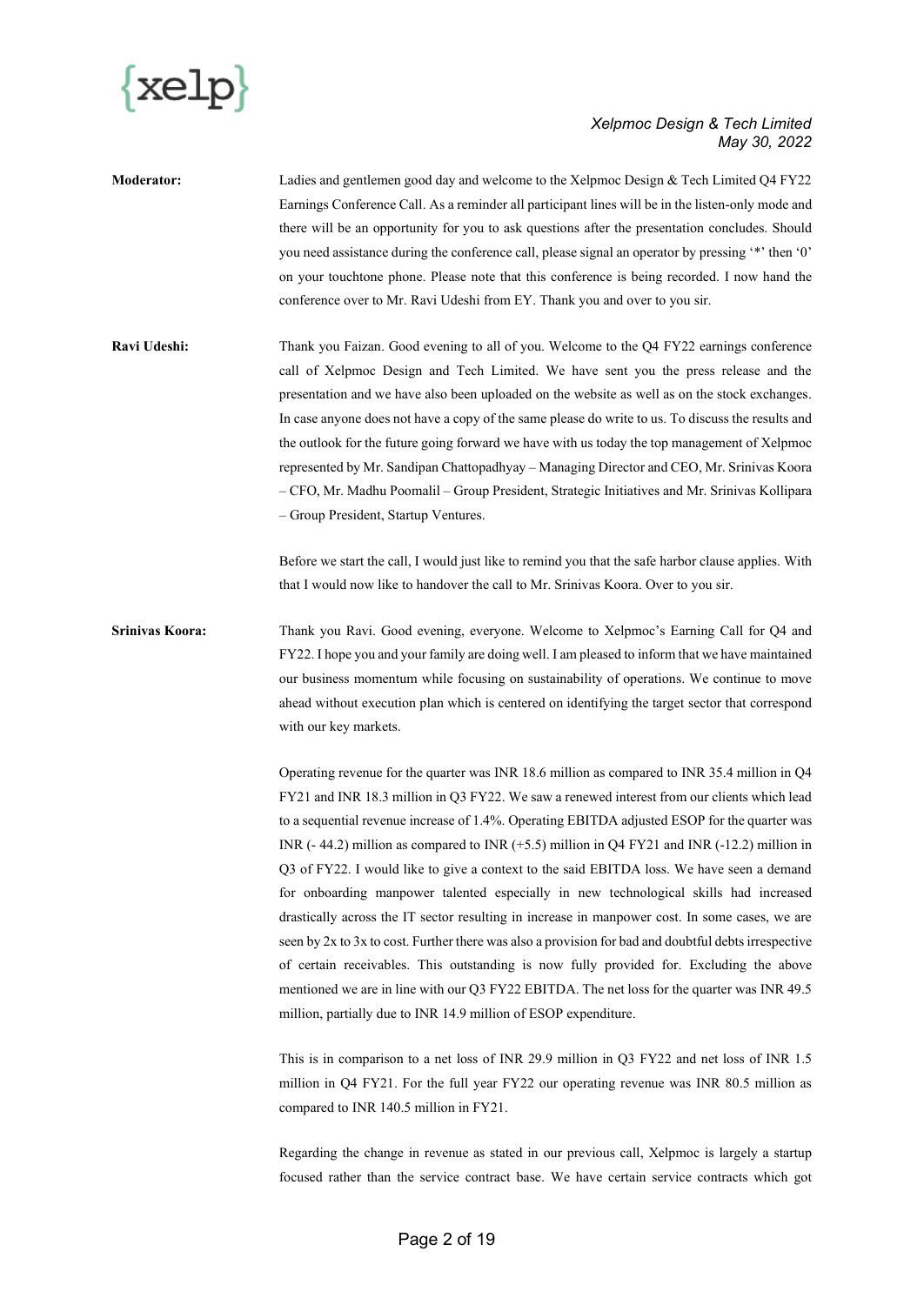

completed during the first half of the year leading to the set revenue changes. However, our revenue momentum has picked up in the second half and we expect in moment to continue. Operating EBITDA adjusted for ESOP was INR (-63.9) million compared to a INR (+ 46.0) million for the reasons discussed. The net loss for the year was INR 128.3 million compared to a profit of INR 40.8 million in FY21, partially on account of increased ESOP expenses of INR 82.4 million. Our team size is 91 including employees, interns, consultants as compared to 77 in Q3 FY22. Till date we have served 53 clients and our sustained interactions with client responding for good performance.

A fair value of our investment in portfolio companies stood at approximately INR 623.6 million as on  $31<sup>st</sup>$  March, 2022 as compared to INR 470.6 million on  $31<sup>st</sup>$  March, 2021. Our portfolio companies did well by embracing the new opportunities.

To start with 4TiGo: 4TiGo ARRs increased rapidly on the sequential quarter basis and crossed INR 100 crores in Q4 despite the third COVID wave. Further SaaS solution for enterprise class transport management system trials commenced in Q4 and will be implemented in the near future. Based on above, it expects that the first half of FY23 we will experience an uptick over H1 FY22 volumes.

Mihup: Mihup's AVA auto SDK platform has been upgraded with new interactive features and added multiple digital languages as well. This has led to a 20X growth in revenue from the said SDK. Its next generation VIA platform is being launched which has greater functionalities in terms of user insight, performance and ease of use. Mihup recorded a 3X growth in revenue in FY22 and its FY23 revenue is expected to increase over FY22 levels.

Woovly: Woovly enables its 7.2 million users to shop socially with the help of 28,000 content creators. Around 13,000 influencers create short video contents resulting into 298 million video views per month. It has clocked a GMV ARR of about US\$9 million which has doubled in Q4 FY22 on a sequential quarter-on-quarter basis. A substantial portion of this has translated into revenue and is seeing good traction in the coming quarters.

TSIM, the other portfolio company: TSIM, i.e. The Star In Me is a global career advance platform for women and a diversity partner for organizations. It has increased traction by signing large global companies as its clients. TSIM saw a significant revenue momentum in FY22 which is continuing in FY23 as well.

Pencil is a brand of One Point Six Technology Private Limited. Pencil, helps writers become author and sell their books as an e-book and the paperback globally via its technology platform. Its technology enables writers to write better using AI and ML, get their stories quote and sell to OTT platforms and studios. It has seen 30,000 sign-ups on his platform. Its monthly user base has seen 20% user growth on a month-on-month basis over the past year and now it has a community of about 22,000 writers and readers. This platform has enabled publishing of 1,000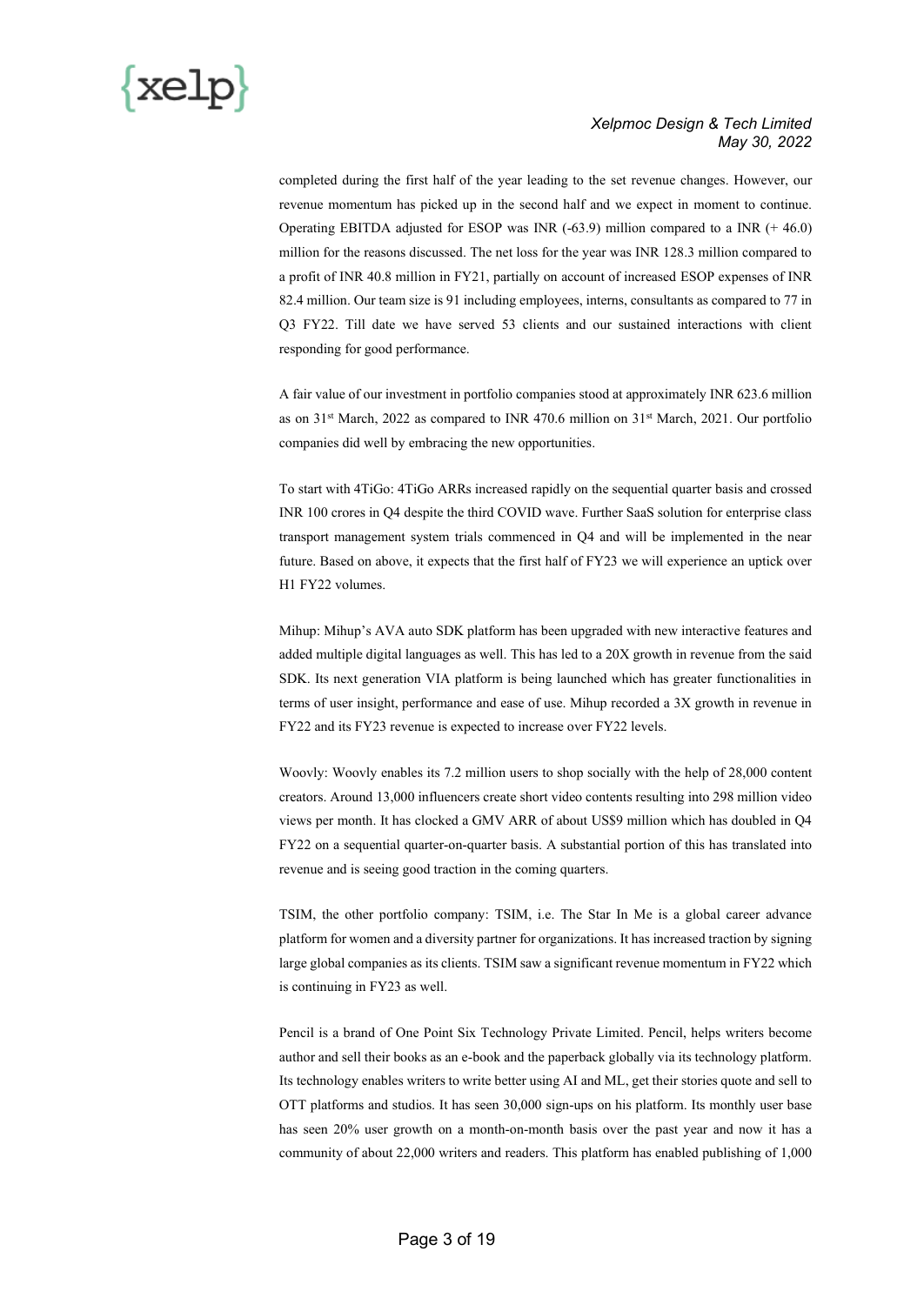

books within the year of its launch. Further 10,000 pieces of content has already been published in 65+ languages across 20+ countries and this traction is expected to continue in future.

Coming to our subsidies Signal Analytics Private Limited, a majority owned subsidiary of the company has invested in SoulTrax Studios Private Limited which is engaged in content creation. Signal now holds 54.75 in SoulTrax. Both the businesses are expected to work together and develop synergies. This is a significant event post the balance sheet date. Our board has approved investment into Accelerated Learning Edutech Private Limited, also known SOAL, School Of Accelerated Learning, to an extent of 14% on a fully diluted basis. 3% is issued against as a cash consideration and the balance is for advisory services. SOAL is an upscaling startup that designs and runs cohort-based courses which helps students kickstart their career in engineering and design irrespective of the background. My colleague Srinivas Kollipara can brief you about the startup during Q&A session.

Now let me come to outlook for the fiscal 2022. We see this year promising growth in our portfolio companies given that they're focusing on unaddressed areas of the economy. We expect our investments including in 4TiGo, Mihup, Woovly, Signal, and Pencil to expand their access and reach and enter the next generation of growth. Our dual focus on our startup as well as our services segment make us fairly confident of EBITDA level profitability in FY23.

With this now I request Ravi to open the floor for question and answers.

**Moderator:** Thank you very much. We will now begin the question-and-answer session. The first question is from the line of Abhishek Anand, Individual Investor.

**Abhishek Anand:** My first question is on the UK subsidiary. So, when we received in the manner which we had expected were to be received in the UK what was the first impression is that by the ecosystem on our incorporation in the UK? Could you please throw some light on this one first? And this at least specifically with the UK subsidiary is planning according to our plans?

**Sandipan Chattopadhyay:** So, Madhu why don't you take this question and explain the UK plans to him?

**Madhu Poomalil:** Sure Sandy. The plans for UK are progressing as per plan. We have started the NTP there. We got done with the incorporation and we took some time to get the bank accounts and all of them in place both on account of the COVID and the increased KYC processes. But suffice to say that all of that is behind us and now the entity is fully operational. We are in the process of hiring a senior person for the business development. I think our plans for the next couple of quarters is very much in place.

**Abhishek Anand:** Does it mean that we haven't yet started to take in some orders, right?

**Madhu Poomalil:** Yes. We are poised to take in more orders and not just the orders but we will be also trying to rather we'll be replicating what we've been doing in India on the venture side. We have initiated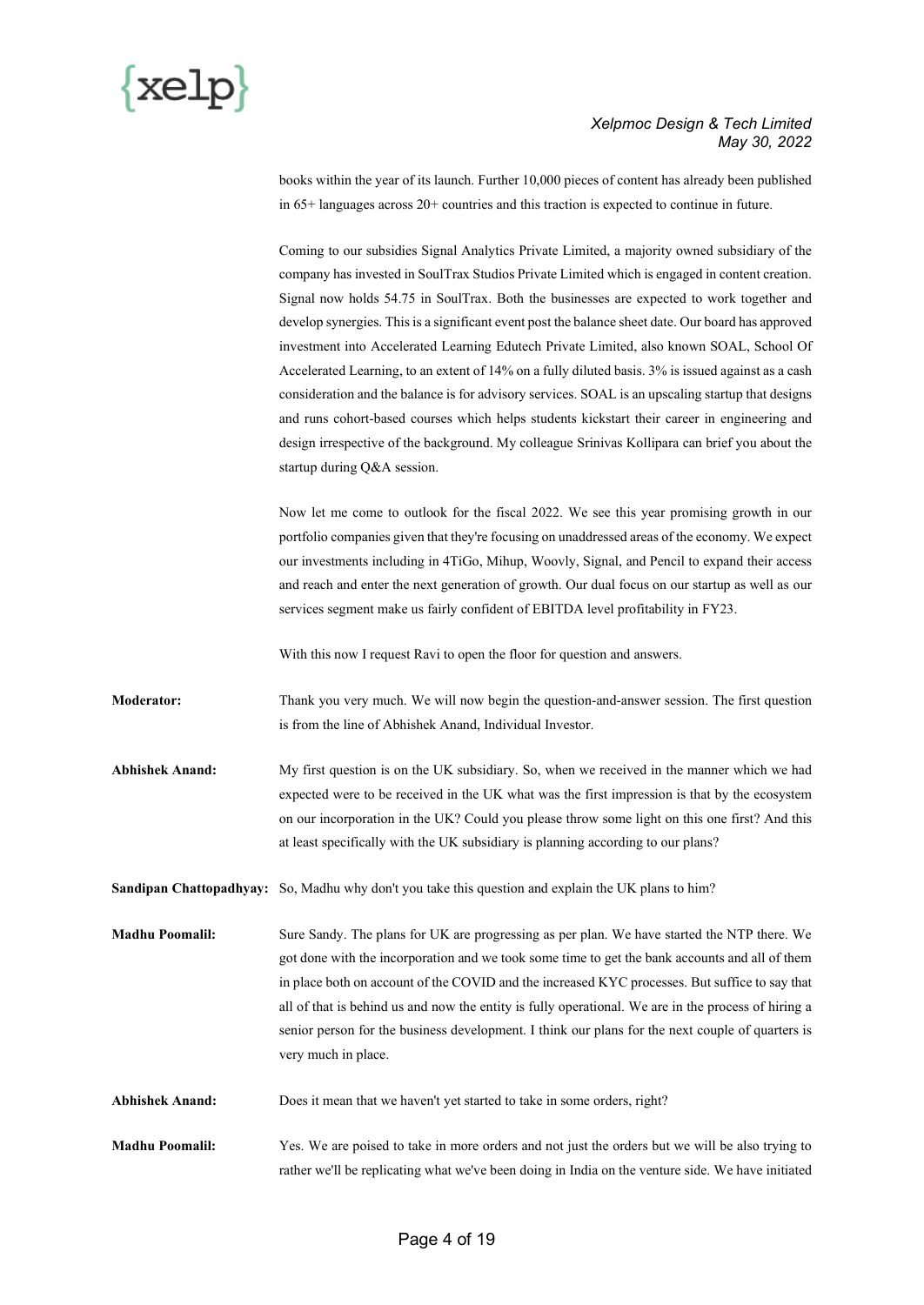

dialogue with startup entities or groups of accelerators at the startup ecosystem in UK. Once we have our business development team in place, I think we'll be poised for the taking on clients both on the services side and also looking at ventures which essentially the portfolio for us.

**Abhishek Anand:** From when are we expecting to see some traction on these ones? From when are we starting to execute any work based from the UK subsidiary?

**Sandipan Chattopadhyay:** 2-3 UK projects are already underway. Go on Madhu, sorry I just wanted to mention that. I said that 2-3 UK projects are already underway. We have started it by remotely doing it but from the UK entity direct approach wise we have not started, we're waiting for the right structure to come in which Madhu as you said, once that business development guy whom we are identifying, he comes and he owns up then we want to hand it over to him. So, there is no clumsiness in between.

**Abhishek Anand:** Thanks for that explanation. My second question is on Signal Analytics. You did mention that you did comment on this one in the past, but in terms of the elements of the value chain of Edtech so which elements of these value chain are we addressing through Signal Analytics. I'm sure that we're not trying to build up another BYJU'S, right?

**Sandipan Chattopadhyay:** No, we had clearly said that this is for peripheral education. You can go through the older concalls and through the concept papers we have put in. But briefly to summarize again for you, broadly we are looking at increasing content by modernizing the content itself to use current technology elements instead of trying to insert a good-looking video and say this is technology, instead of that using DHTML videos, using a game engine-based videos those are the kinds of things we are trying to explore. That's from the content exploration part of it. Then then we are trying to do something called a subscription business which is a phygital element where tactile and technology work at a pace that is a company we are looking for. We have some ideas; we have shortlisted some startups but the progression is first we'll do the content company then we will look at the subscription company and further on to two other elements of gaming and smart toys.

**Abhishek Anand:** One last thing on the products, so are we in the stage to also build up a revenue stream using our products and if yes you have…?

**Sandipan Chattopadhyay:** As I had said before, we are looking at focusing on the products in third quarter of this year. So that would be on track. We had that from first quarter of this year we would be focusing on making sure that our services part is set and running like a well-oiled machine. We have done that. We are on track for making it more and more stable, focusing on that we have distributed work and we will have that focus onto the products from third quarter.

Abhishek Anand: And one last question on the products. Are we trying to bank on the same products that we have for instance we can expand or are we going to come from Q3 onwards with a different set of products?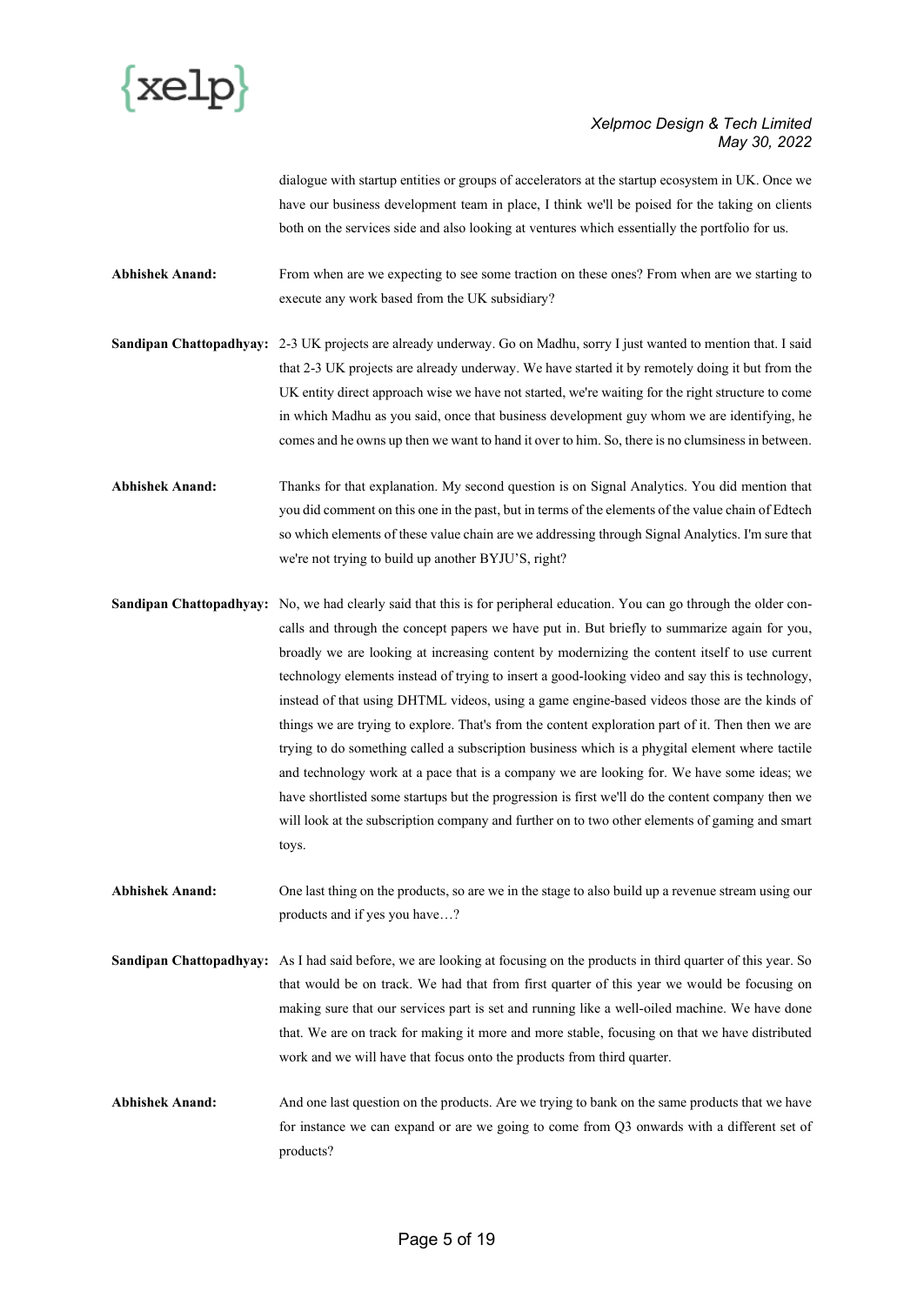

- **Sandipan Chattopadhyay:** It may be a mixture of both. Please remember that these are components sets. We are not trying to make sure that it's like an off the shelf product for everyone. There could be a product like that. But right now, these are more component stacks which are more developer friendly or actually pretty appropriate for this no-code era that is coming. I think we are going to hit it at the right time.
- **Abhishek Anand:** I was just wondering from an outsider point of view, for instance this tech stack which is predominantly you did mention in your website that it's for deployment during elections and etc. So, I was wondering why wouldn't be able to deploy this tech stack so far there has been number of elections which have already…

**Sandipan Chattopadhyay:** We have taken projects analysis of elections ourselves and in that we have used this. That's how these products have come into being.

- Abhishek Anand: But you can get revenue from those?
- **Sandipan Chattopadhyay:** We are not trying to sell it as a product itself because that's a different journey. Right now, we are saying that this is a feature, if they're developers so eager and keen and that's one-off cases mostly it's our own internal usage as of now.

**Moderator:** The next question is from the line of Ishit Desai, Individual Investor.

**Ishit Desai:** Mr. Sandipan I think you mentioned in the last call that some of the portfolio companies, startup portfolio companies have reached to that level of 6-7 years of holding where we probably look to start exploring exits in one of them, so any progress on any of the portfolio companies, any initiations we have done on that part?

- **Sandipan Chattopadhyay:** Do you think this is the right time to do it now. I mean everything has gone haywire, so I guess again as I said we had to play it by the ear. Things change and that's exactly why we always refuse to put a line in the sand on time because that's exactly the kind of dynamic nature that happens. But that's the reason we are going to have core progress and what really matters for the setups and for us which is revenue and how much we have stuck to plan. We've got some money, we changed plans dynamically. We are back on track. That's what matters, how we're able to leverage resources and environmental opportunities the best way we can.
- **Ishit Desai:** An extension on that question, I mean since you mentioned not the best time to look at exits and all. What's the impact on our portfolio companies I mean from the investment activity of course is right. It's very much public, a lot of buzz around that. If you could really bifurcate into….
- **Sandipan Chattopadhyay:** Fortunately for us none of our startups are the burnt types, right? So, I don't think we are that badly affected, when a whole forest is on fire not only the big trees but even the bush gets a bit of the flame or the neighborhood also gets a bit of the burn from just the heat. So that will happen a bit. The general environment and sentiment will be down and maybe there'll be a resurgence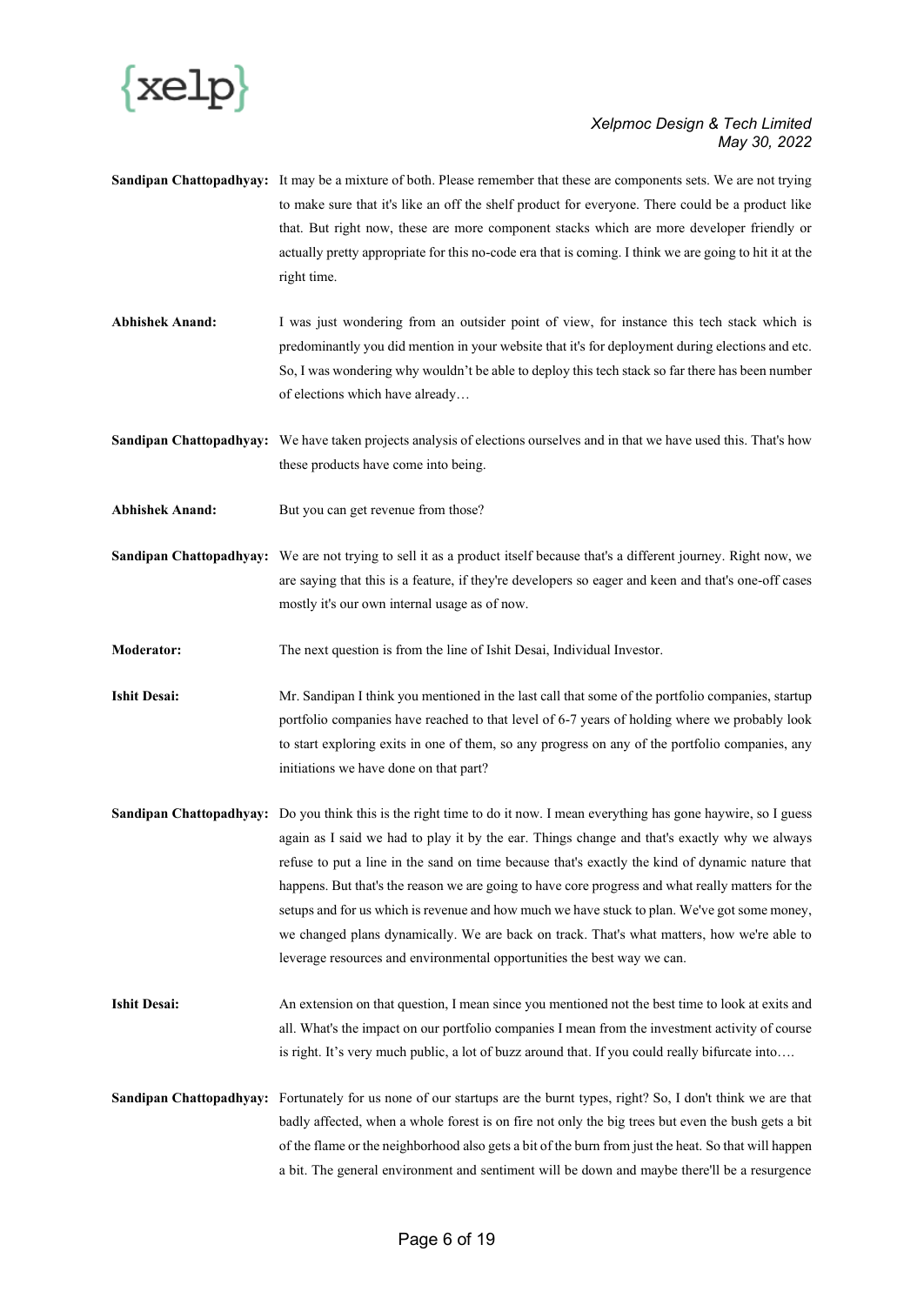

of interest in these areas of funding. That could be the silver lining for this part. We don't know yet. So right now, people are in shock.

**Ishit Desai:** If you were to kind of bifurcate into three categories, so one is like companies which are looking for series B and above, actually we have probably 4TiGo.

**Sandipan Chattopadhyay:** It's not that simple. It's also the category they are in, correct. For example, logistics and all will suddenly get renewed interest. Suddenly we will go up from SaaS and start saying okay logistics looks interesting. Deep tech will certainly be interesting right? But at the same time social tech may itself become taboo. Things can happen. So, we have to judge by that. It's not about Series A or Series B.

**Ishit Desai:** Largely if you look at, there's no substantial impact on our portfolio company specifically in terms of activities, or interests shown by investors.

- **Sandipan Chattopadhyay:** We have talked to each of the entrepreneurs post this debacle happening. I think they are well stashed for the moment firstly and secondly the businesses are doing good as long as that's happening, I think in any time when you are doing good business money is never a problem. Valuations maybe not up to your expectations and how the market thinks widely and all. And I'm never a person for that. It's about value and it's always about fairness.
- **Ishit Desai:** So, couple of new startups coming to our portfolio which are kind of about to hit the product side of it. One is Catalyst another is First Sense. If you could throw some light on how that traction shaping up on that.
- **Sandipan Chattopadhyay:** Pretty good, Catalyst actually has signed up few of its first customers already. So pretty good progress. We didn't expect customer onboarding so fast but it's happening. The product had a latent need and we are discovering that we are just trying to see instead of going right away we are probably saying, we are investing something and maybe there's a bigger market. So, we are replanning and restrategizing as to how to approach the market best. I think what we had planned was from July which somehow is good for the pharma industry. Some odd reason he wants to go post middle of July with the full haul. That's on the one front. First Sense, we are doing a lot of pilots which I think if you follow a lot of LinkedIn requirements, I also sort of like it or something and there on posts you would be aware. So, we are putting it in 2-3 colleges. We have tried it in some hospitals in 2-3 different use cases. There are some things in the pipeline which I can't discuss right now which essentially will give us some interesting kind of performance oriented Proof of Concepts (POCs) where if the POCs successful it means it's a contract. We are working on some of those frameworks.
- **Ishit Desai:** And the last one from the Signal analytics side. You mentioned about the four pillars around which you are planning to work. Any timelines in terms of how we are going to roll-out, what phase are we looking at?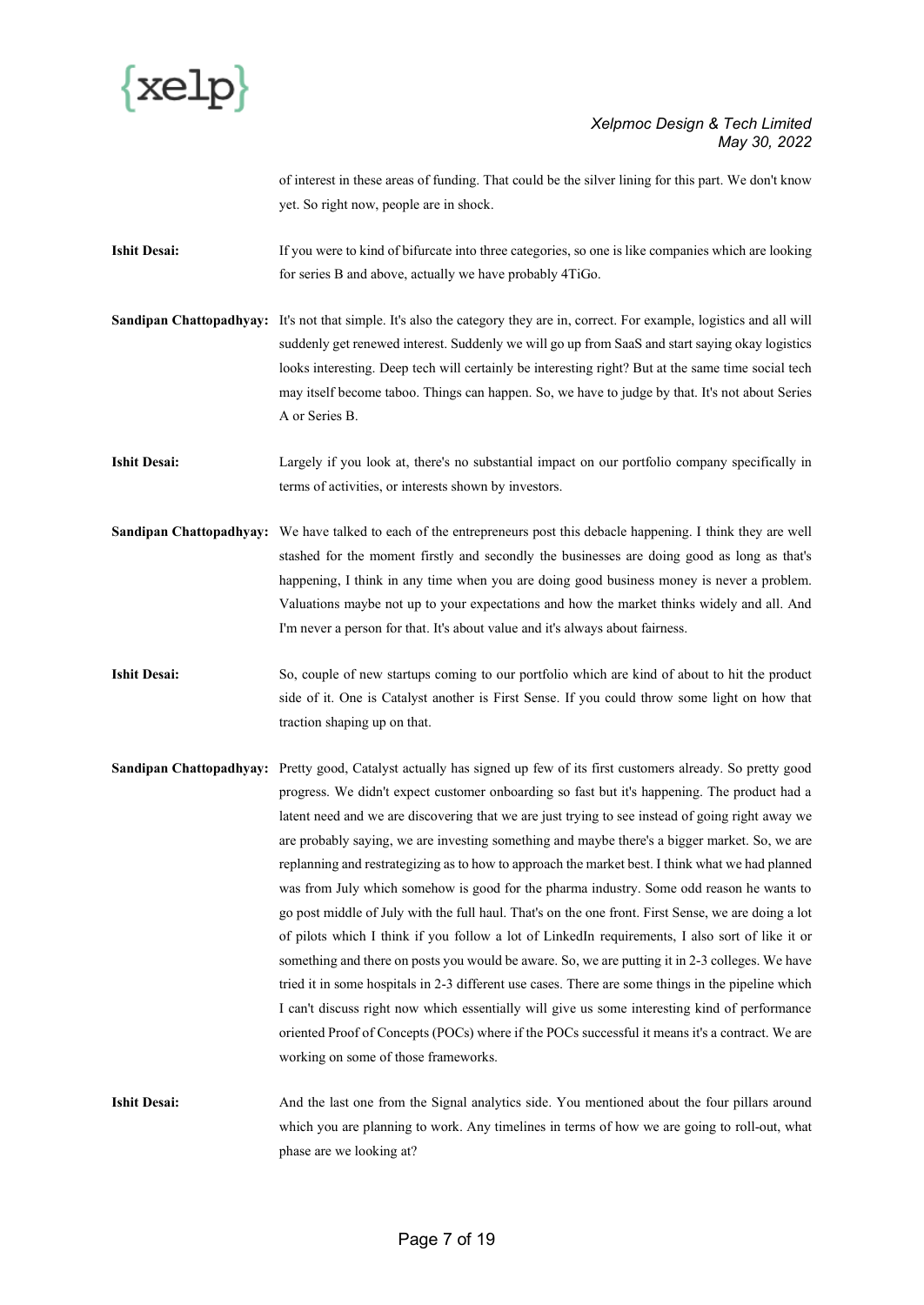

**Sandipan Chattopadhyay:** I think everything together. We have an overall timeline but we will wait for the right entrepreneur. That's the first requirement but overall, we are looking at it dynamically. I think in a 0-to-21-month timeframe we have to make sure all these four are working in some way or the other. It may be that one of them is just in a nascent stage and someone is at maturity usage but content is good, we are always very clear that content has to be the first piece because that sets your strategy. That sets your creative part of it very clearly. That is how harbinger of everything would be. The second part was content is hopefully a very early cashcow. We should be able to monetize content very fast from since we have started.

- **Ishit Desai:** In your acquisition of SoulTrax, you had mentioned that the company, doesn't have any turnover. When I was looking at referring their website, they already have a production house which is catering to certain clients. So is that that the promoter ….
- **Sandipan Chattopadhyay:** That's the studios, so that they are closing down. They were a very good production house but they didn't have the creative juice. Right? We are bringing that in because we needed execution people. We didn't have experience in that part. We didn't know how to operate in editing machine or do editing properly and all. These guys have that skill and they have immense creative talent. Once you give them the story, they are superb but they never track the other part. We are giving some time for that part. But as I said I do believe we will hit revenue very fast in this.
- **Ishit Desai:** So, the money we are putting is for the production studios as well as these entrepreneurs, right?

**Sandipan Chattopadhyay:** It's a value of the company.

- **Srinivas Koora:** So basically, just to address that SoulTrax Studios Private Limited is the entity where we are investing. Basically, this company was incorporated by the same founders like SoulTrax Productions and post incorporation of this entity all the creative work which has been developed in SoulTrax production has bought back by this entity where all the new creatives and the founders are going to be in this SoulTrax Studios Private Limited into Signal .
- **Moderator:** The next question is from the line of Yashesh, Individual Investor.

Yashesh: You have mentioned that due to resignation of one of the directors, we have decided to call off one of the investment proposals. My question is that what was the rationale for investment in the first place? As I can see about our latest acquisition like Soultrax, so even Mr. Srinivas Kollipara is one of the founders as well. So do we have the similar risk here as well?

**Srinivas Koora:** Just to answer that, the one of the entities which is Singapore entity where we are trying to take substantial stake and where Suman Bose was also one of the majority shareholders. We were planning to build the innovation center for Singapore etc. but now since Suman has taken up a job and he is also working in the IT sector, there's a conflict of interest. That's the reason why we have called off that investment, yes. As far as the Soultrax is concerned in Soultrax, Srinivas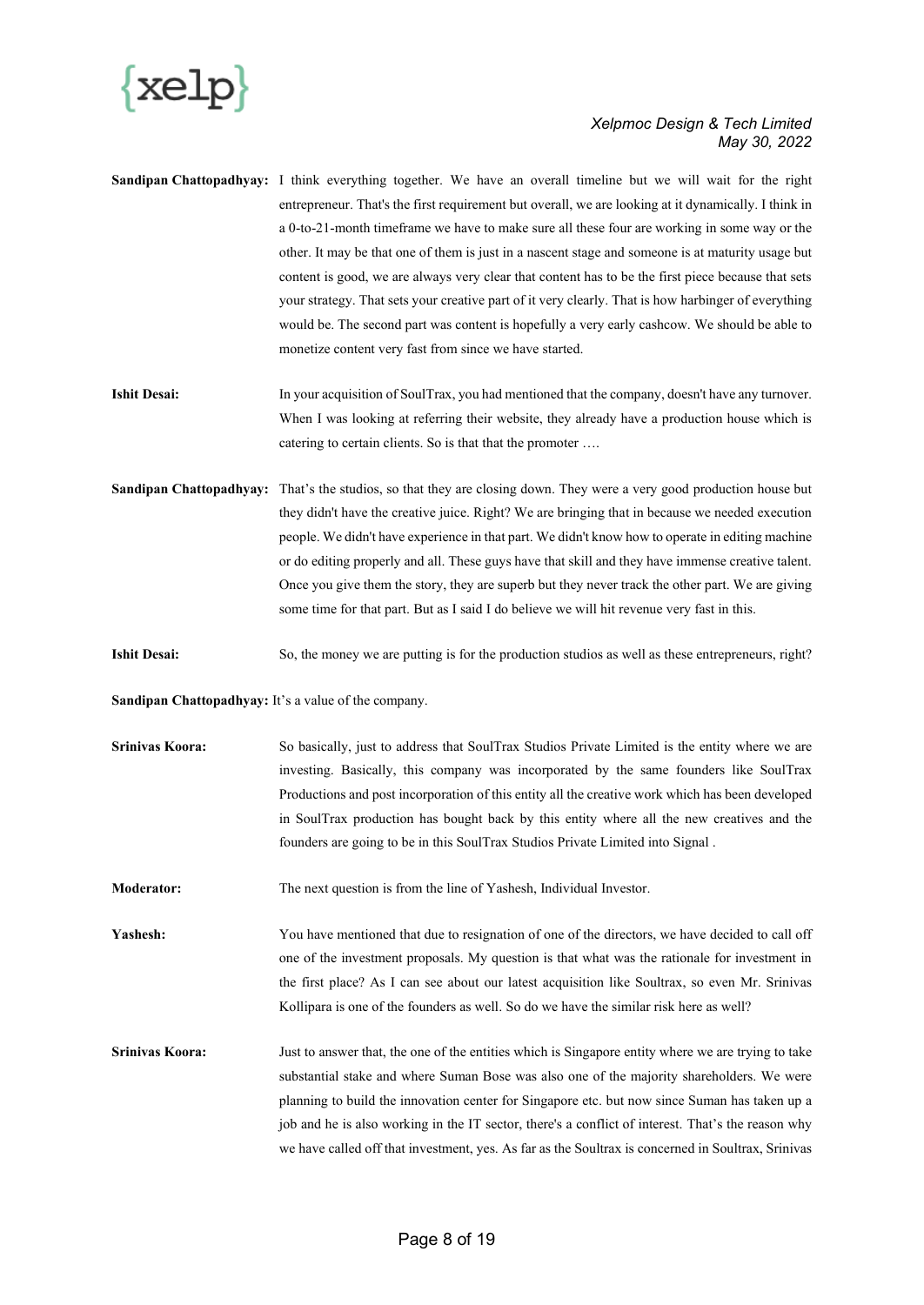

Kollipara is one of the individual investors holding a very minority share. So we don't have risk in this.

Yashesh: As I can see the expected completion date is mentioned as March 2025. I would like to know why would it take so long?

**Srinivas Koora:** Basically, in case if you look at of the stake which Xelpmoc picks up, majority 11% is coming for the advisory. Advisory is close to about 18 to 24 months. Over the period of time this should be issued to Xelpmoc. So out of 14% we are investing 3% in form of cash and 3% would be issued upfront and the balance will be issued over the nine installments.

**Sandipan Chattopadhyay:** Just to be clear, the product will be not finished but it will keep on getting finished because it's already a live product. They're already customers, we'll keep on improving it. This is the engagement period for what we are calling the first phase. And that's what we have demarcated it. It's not like we're taking the product off the market and we'll come back again on 2025.

**Moderator:** We'll move on to the next question from the line of Nilang Govan, Individual Investor.

Nilang Govan: I have a question on the SAPL, on November we declared that we diluted about close to  $(+8%)$ but still in the...

**Srinivas Koora:** Can you just repeat what you said, I missed what the topic you were saying.

- **Nilang Govan:** In the SAPL we said we have diluted the stake but in the latest report it is coming out as a wholly owned subsidiary.
- **Srinivas Koora:** When we say wholly owned subsidiary like we have diluted about 8%-9% but still we hold majority 91%. So, it was mentioned in that context.
- **Nilang Govan:** That is fine. But even if that is the case, the proceeds of that dilution is not reflecting in the finance. Can you please kindly update? It's supposed to be around…
- **Srinivas Koora:** Whatever amount that we have received is the capital nature. So, it's appearing in the share capital and on the reserves and surplus of the Signal balance sheet.
- **Sandipan Chattopadhyay:** Just to explain to you, if you're expecting that valuation to reflect on to Xelpmoc in the portfolio that's not going to happen. Subsidiaries of a different nature where whatever money or whatever investment we have put in our valuation stays locked at that till it has some other part and always say that it's not a subsidiary and we are having it as an equity onto that part.
- **Srinivas Koora:** So fair value of assets we are reporting only to the entities which is not an associate entity or which is not a subsidiary of Xelpmoc.

**Sandipan Chattopadhyay:** So, to get the right thing you have to actually…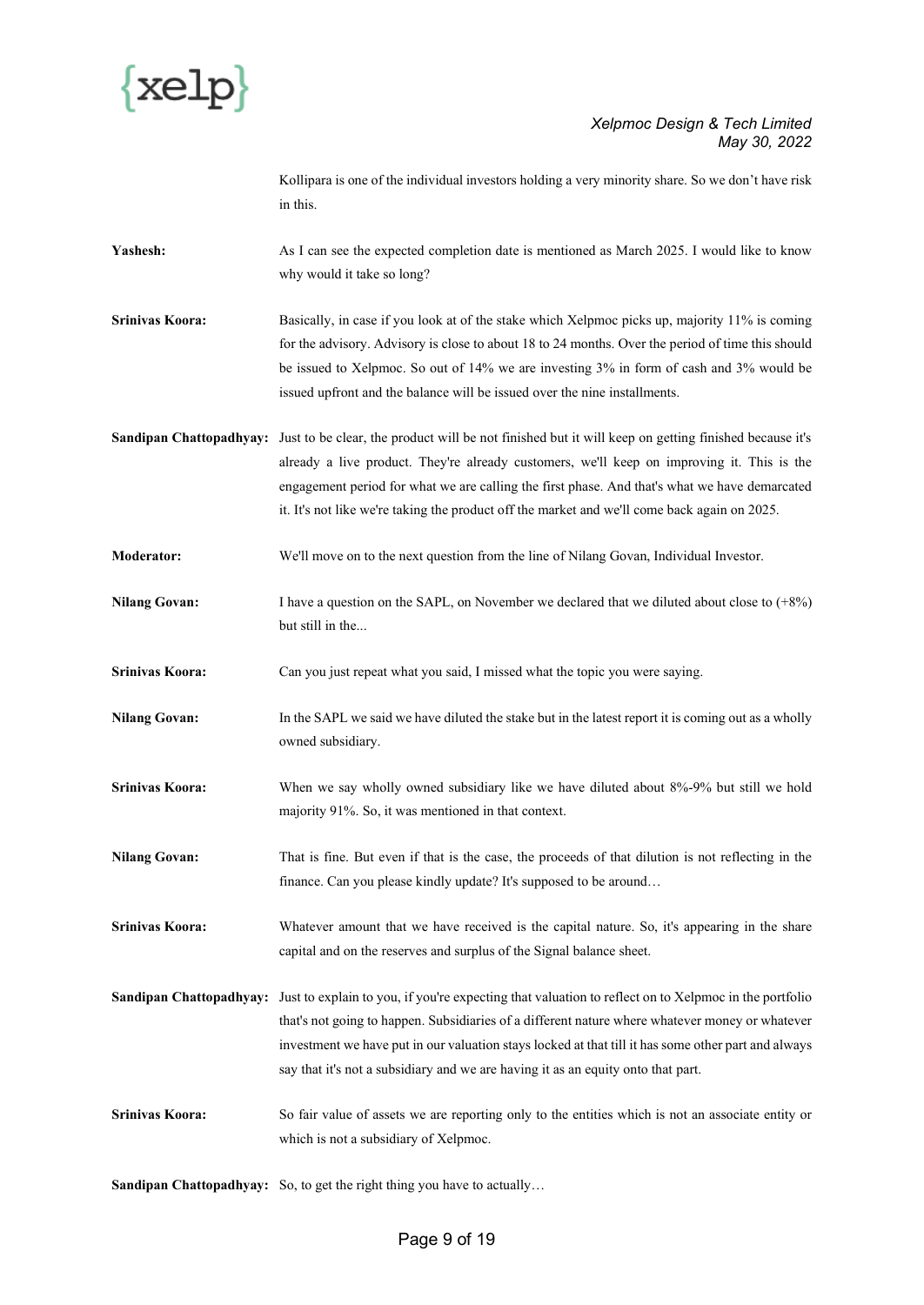

| Srinivas Koora:      | Its associate entity and subsidiary is always reported a cost and it comes in consolidation.                                                                                                                                                                                                                                                                                                    |
|----------------------|-------------------------------------------------------------------------------------------------------------------------------------------------------------------------------------------------------------------------------------------------------------------------------------------------------------------------------------------------------------------------------------------------|
|                      | Sandipan Chattopadhyay: If you have to calculate the overall wealth of Xelpmoc then you have to actually go there and do<br>the math for each of the subsidiaries and then add it back.                                                                                                                                                                                                         |
| <b>Nilang Govan:</b> | If that is the case it should have been reflected in the investor presentation that the current value<br>of the SAPL should have been like close to 50 crores, right? That we don't see it.                                                                                                                                                                                                     |
| Srinivas Koora:      | What we are saying is as per the accounting standards, we are reporting our associate and<br>subsidiary investment tech costs. That is the reason why in case.                                                                                                                                                                                                                                  |
|                      | Sandipan Chattopadhyay: What he is saying is that we can have one line saying that current valuation of this subsidiary is<br>so and so, maybe that's a point.                                                                                                                                                                                                                                  |
| <b>Nilang Govan:</b> | Mr. Sandipan the point is that there is a current valuation but it was still showing it as the old<br>numbers. It's not reflecting the new numbers.                                                                                                                                                                                                                                             |
|                      | Sandipan Chattopadhyay: In the Xelp balance sheet it cannot reflect                                                                                                                                                                                                                                                                                                                             |
| Srinivas Koora:      | Basically, in the value of portfolio slide which is a slide #22 in the investor deck, Signal<br>Analytics Private Limited I'm showing a cost of investment as 10 lakhs and fair value as on 31 <sup>st</sup><br>March, 22 as Ind-AS. The reason for this reflection is we are reporting subsidiaries at the cost<br>only, we are not showing their fair market value.                           |
|                      | Sandipan Chattopadhyay: Rather we cannot, that's the accounting law.                                                                                                                                                                                                                                                                                                                            |
| <b>Nilang Govan:</b> | One appreciation goes to the brand name and the company name that has got incorporated but<br>there is a one more thing which many of the investors have been asking for the last close to 9<br>months or more than a year that is in terms from thousands to a lakh or a crore. Why do we have<br>some kind of a resistance changing with the numbering format or is it like we don't want to? |
| Srinivas Koora:      | No, it's not the question of resistance. Even when we spoke to auditors etc., they were more<br>comfortable in reporting numbers in this particular format.                                                                                                                                                                                                                                     |
| <b>Nilang Govan:</b> | But the investors are not okay, right? Since the revenue numbers and the costs are high or are on<br>the lower side                                                                                                                                                                                                                                                                             |
|                      | Sandipan Chattopadhyay: Can you repeat your question once again please?                                                                                                                                                                                                                                                                                                                         |
| <b>Nilang Govan:</b> | I have a basic question. Are we trying to satisfy that investor's request or we here to satisfy the<br>auditor's request?                                                                                                                                                                                                                                                                       |
| Srinivas Koora:      | It is the best practice as suggested by the financial consultants we are going ahead with that.                                                                                                                                                                                                                                                                                                 |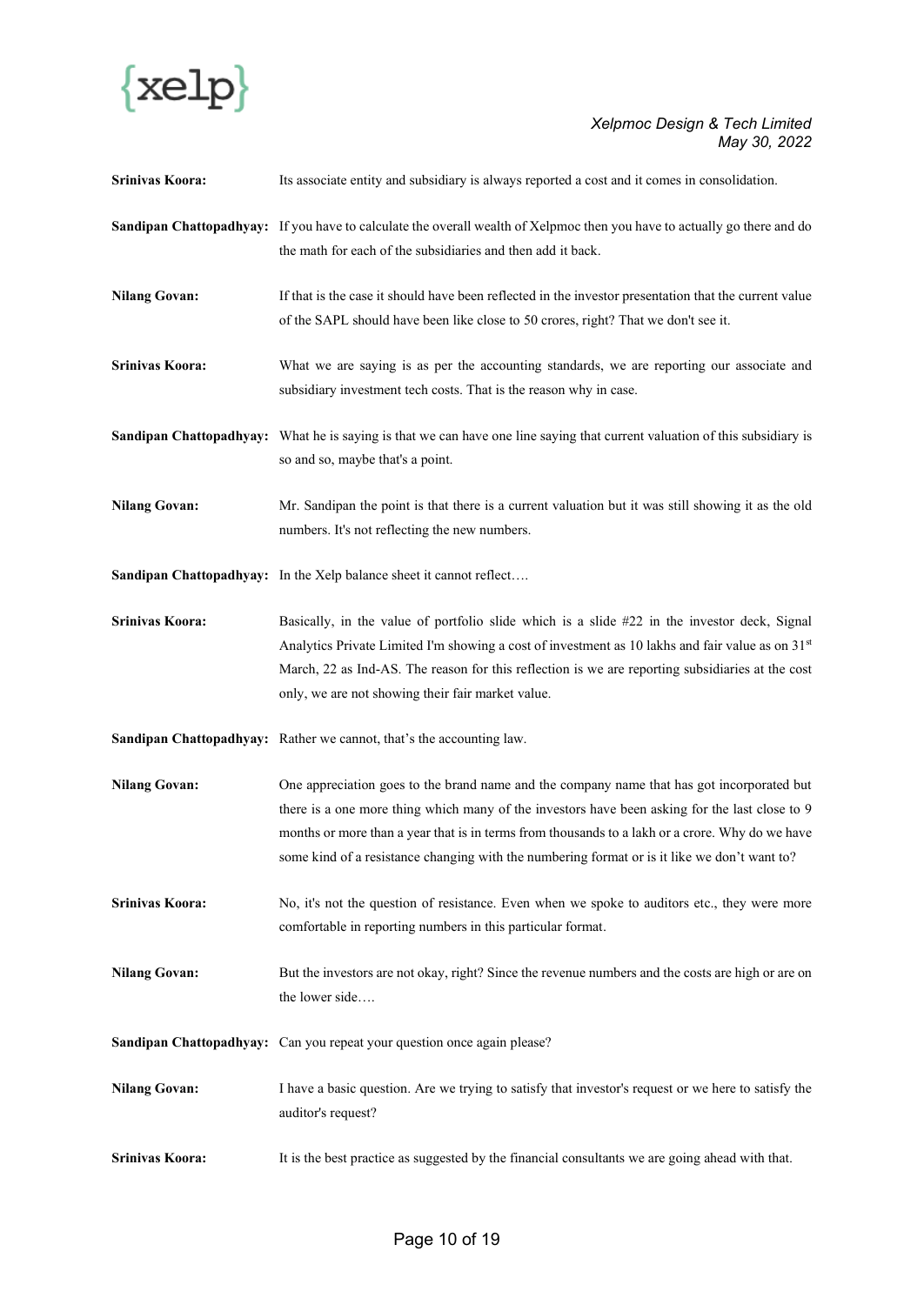

| <b>Nilang Govan:</b>           | I don't think so. If that is the case                                                                                                                                                                                                                                                                                                                                                                                                                                                                                                                                                                                                                                       |
|--------------------------------|-----------------------------------------------------------------------------------------------------------------------------------------------------------------------------------------------------------------------------------------------------------------------------------------------------------------------------------------------------------------------------------------------------------------------------------------------------------------------------------------------------------------------------------------------------------------------------------------------------------------------------------------------------------------------------|
| Srinivas Koora:                | We will take it up with them and we will relook at it once again.                                                                                                                                                                                                                                                                                                                                                                                                                                                                                                                                                                                                           |
| <b>Nilang Govan:</b>           | No, this topic was there from last one year, close to about a year but we are sticking onto that.<br>Of course, I was holding on this question for a last couple of months. I was holding it just because<br>maybe in between of the year you don't want to change it, so that's the reason I was holding on<br>to it. But while I see this is repeating even after the year end closure, I suppose to ask this<br>question on a little more harsher way. If that is the case then they don't want to change at all<br>then it has to be told to the investor they don't want to change it. That's how we operate. If you<br>are interested you stay otherwise you get out. |
| Srinivas Koora:                | We heard you, we got your point. We will relook at it once again.                                                                                                                                                                                                                                                                                                                                                                                                                                                                                                                                                                                                           |
| Moderator:                     | We'll take the next question from the line of Kunal Dinesh Bihani, Individual Investor.                                                                                                                                                                                                                                                                                                                                                                                                                                                                                                                                                                                     |
| <b>Kunal Dinesh Bihani:</b>    | I have questions around the business and the financial side. I'll go with the business part first.<br>I'm joining the con-call after I think two-three quarters. So, pardon if I missed something over<br>there. Just wanted to check on the LMS platform. Is there a program in terms of the number of<br>schools we are approaching or have we changed the strategy around that? That's question one.                                                                                                                                                                                                                                                                     |
|                                | Sandipan Chattopadhyay: No, that project has not really borne fruit.                                                                                                                                                                                                                                                                                                                                                                                                                                                                                                                                                                                                        |
| Kunal Dinesh Bihani:           | Fair enough. So, except that one change                                                                                                                                                                                                                                                                                                                                                                                                                                                                                                                                                                                                                                     |
| <b>Sandipan Chattopadhyay:</b> | The platform is there but at this point of time schools are completely in a tizzy there, no strategy.<br>Till they settle down, it's not worth because too many changes are coming and too frequently. It<br>was not worth it; the product was going haywire. So decided to take a break to let the school<br>settle down. Once they have done, then we'll go back again and stabilized situation, then we'll<br>make a stable product.                                                                                                                                                                                                                                     |
| <b>Kunal Dinesh Bihani:</b>    | My second question is around what is the share of the revenue which we get from our startup<br>ecosystem companies where we take equity or we support on a hybrid model versus the direct<br>client which pay us for the work we do without any equity and all. If you can elaborate on that?                                                                                                                                                                                                                                                                                                                                                                               |
| Srinivas Koora:                | Right now, whatever revenues that we are receiving is largely there is no revenue share. It's<br>more an upfront for whatever technology that we are building.                                                                                                                                                                                                                                                                                                                                                                                                                                                                                                              |
| Kunal Dinesh Bihani:           | No but how about the percentage between our portfolio companies and outside world?                                                                                                                                                                                                                                                                                                                                                                                                                                                                                                                                                                                          |
| Srinivas Koora:                | No, portfolio companies and outside world would be the ratio of about 40:60.                                                                                                                                                                                                                                                                                                                                                                                                                                                                                                                                                                                                |
| Kunal Dinesh Bihani:           | 40 in the outside world, right?                                                                                                                                                                                                                                                                                                                                                                                                                                                                                                                                                                                                                                             |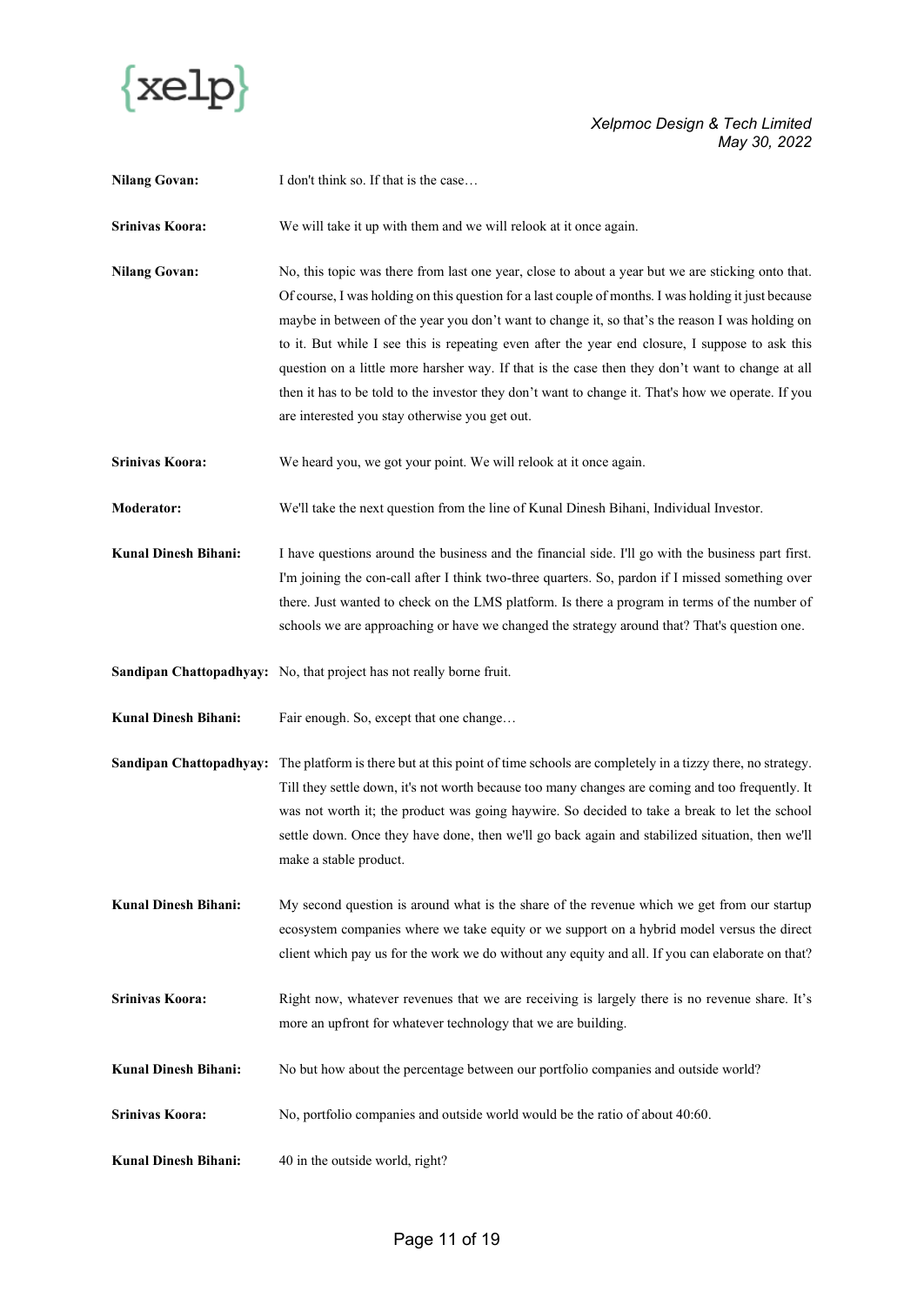

**Sandipan Chattopadhyay:** No, 60 being the outside world. Please remember the portfolio world is done at a very subsidized cost. So, maybe 80% effort is going there but your revenue will still be 40% up.

- **Kunal Dinesh Bihani:** There is a lot of chatter around startup valuations, funding being dried up and all and I think a couple of questions have been asked around it who just one thing which I am trying to understand. Whatever startups which we are looking at as part of the larger ecosystem to work with or to invest in. Do we have a view that we should wait out for some time to see if we can get a better valuation to invest that? Or are we just going ahead with a plan depending on our progress?
- **Sandipan Chattopadhyay:** We are going ahead, whenever we get a good entrepreneur, whenever we get a business, we believe in; we will invest at what we consider fair value. We have never believed in this highprofile valuation and all. Ours are not rockets and the spitfires. We have been stable, slow growing startups. We look at the 7–8-year horizon. I don't think anything in our strategy changes except for of course we have to be careful because the environment is pretty volatile and whatever collateral damage can happen, we have to protect ourselves from that. But fundamentally our ideologies, our businesses, I don't think fundamentally anything has changed as because of this over-hyped thing breaking up on its own.
- **Kunal Dinesh Bihani:** The reason I'm asking is a lot of the fair value whatever we put in our presentations or on our books, I don't know how the accounting works. Somewhere down the line a lot of those companies are part of the ecosystem, right? We might've invested at a certain valuation**.** All I'm trying to understand is we also have portfolio companies where the fair value on accounting standard has been bumped up. Whether we agree or not we are still part of the same ecosystem because as someone said 80% of our efforts goes towards those companies even if we realize half the revenue. That is my rationale of asking because end of the day we....

**Sandipan Chattopadhyay:** No, your rationale is perfect. Please go ahead.

- **Kunal Dinesh Bihani:** So that is the reason my question for asking is valuations will matter because the valuation which are put right now, I am sure another quarter if I don't know nobody can predict if the carnage goes on depending on whatever our fair value will also get bumped down? So, when we look at new startups to deal with, is there a sense in terms of I'm not saying to hold out for a quarter and all but just trying to see whether it will make sense financially? Technologically I am not questioning on the financial side to get a better deal. That's all?
- **Sandipan Chattopadhyay:** Let me point out fundamental beliefs. You saw a burnout in the stock market of certain types of startups which got listed, which went value and then they completely went down. Stock markets, everyone got affected, fair enough. But even within that a delivery IPO still went and on the first day give a positive reading to come. So certain sectors, certain businesses, certain things which are making profit are probably going to get on it and we believe that we have chosen those sort of non-glamorous, pretty sensible businesses and hence we have a confidence. Now coming to your point of valuations and fair market valuation. Yes, there are bump ups but that's actually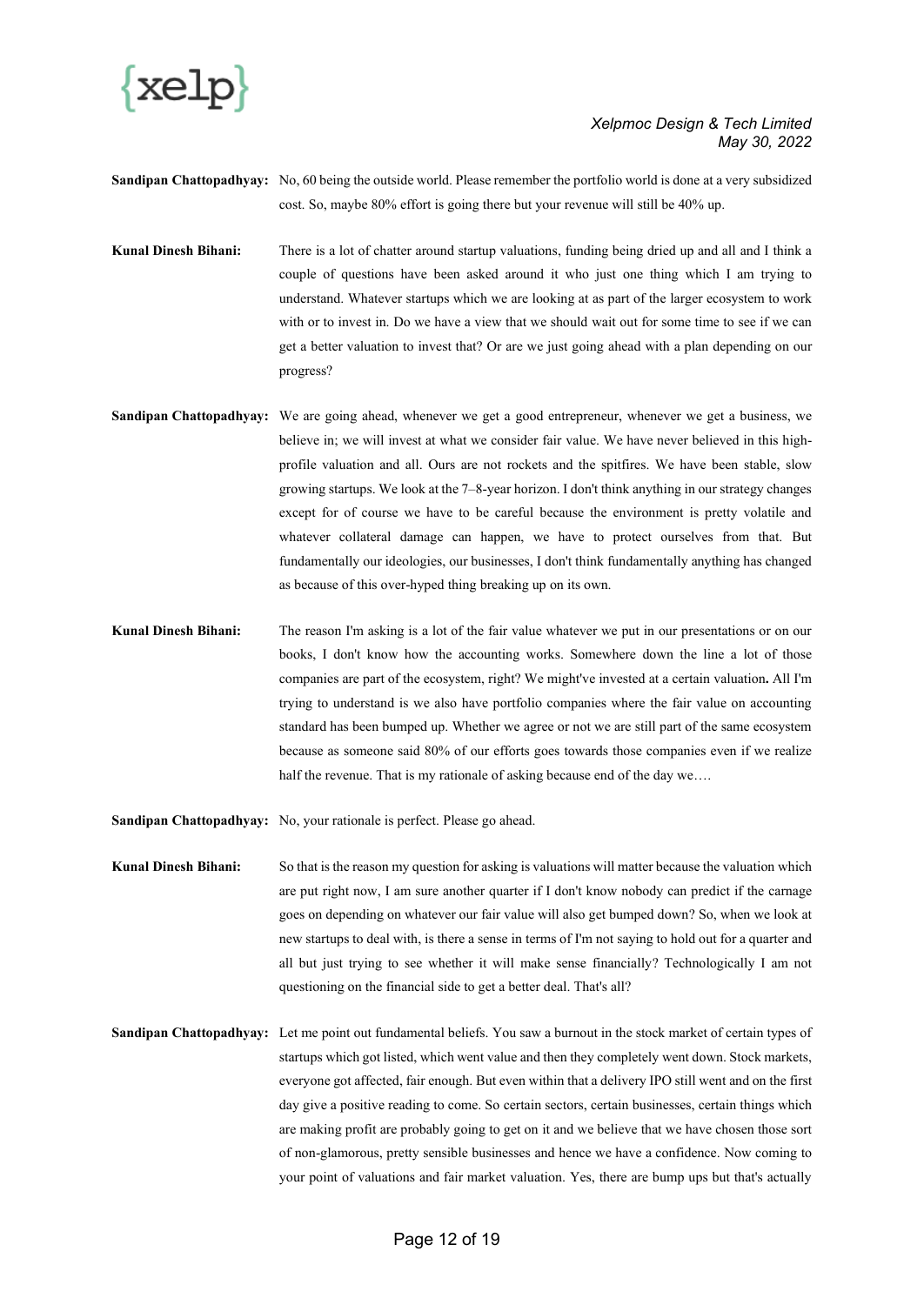

because some that we are, we never bumped up on our own. We in fact bumped down when we believe that despite the valuation, they have got business is not doing well. We have gone ahead and bumped down so you will see bumped down also. But bumps down have completely due to us, trust me. But the bumps ups have always due to an external financial event, not due to us. It has always been happening over the last 7 years. Now it is coming into the limelight and that'll continue to happen. Some of the startups may suffer though I think very few of our startups are susceptible to this carnage but then yes as you said it can drag to other sectors also just for the heck of it. No one can predict, I also can't but again the probability seems to lower that's all.

**Kunal Dinesh Bihani:** The point taken. Just last couple of questions. We see a steady sale by promoters' quarter-onquarter basis. Are we expecting this trend to continue because I'm just having a look?

**Sandipan Chattopadhyay:** Steady…what did you say steady sale by promoters?

**Srinivas Koora:** We have only one…

**Kunal Dinesh Bihani:** No so let me just...

**Sandipan Chattopadhyay:** Promoters sold its stake itself 2 years back that also one promoter because of a personal need.

**Kunal Dinesh Bihani:** No, fair enough. I am not questioning the nature. I'm just asking in I think probably if I look for COVID lows of Septembers from high of 58.17 we are at 54.25 at a promoter entity for whatever reason I'm just saying….

**Sandipan Chattopadhyay:** That's because we diluted the whole company to get in about Rs. 27 crores of 5% dilution.

**Srinivas Koora:** There were two things which have happened. One is we have raised preferential; we have issued preferential allotment and also there was ESOPs which were exercised every quarter-on-quarter basis. So as and when there is a grant which has been given and the employee exercises, additional shares are issued so automatically promoter folding will come down.

**Kunal Dinesh Bihani:** Thank you for correcting me for that. One last question. We have a revenue which is down 40%-45% on a YOY basis. So, if I just look at the year-end, we have a revenue of Rs. 9.3 Cr correct me if I'm reading it right? The figure is in….

**Sandipan Chattopadhyay:** Right.

**Kunal Dinesh Bihani:** Correct. On this base of 9.3 we have a bad debt plus doubtful debt of around Rs. 3.6 Cr. That figure looks relatively high to me given the base I mean on a Rs. 9 to 10 Cr base we have a bad debt plus doubtful debt which I'm assuming is all part of the same revenue of around Rs. 3.6 Cr. That's around 30% of the revenues. Am I looking at this right?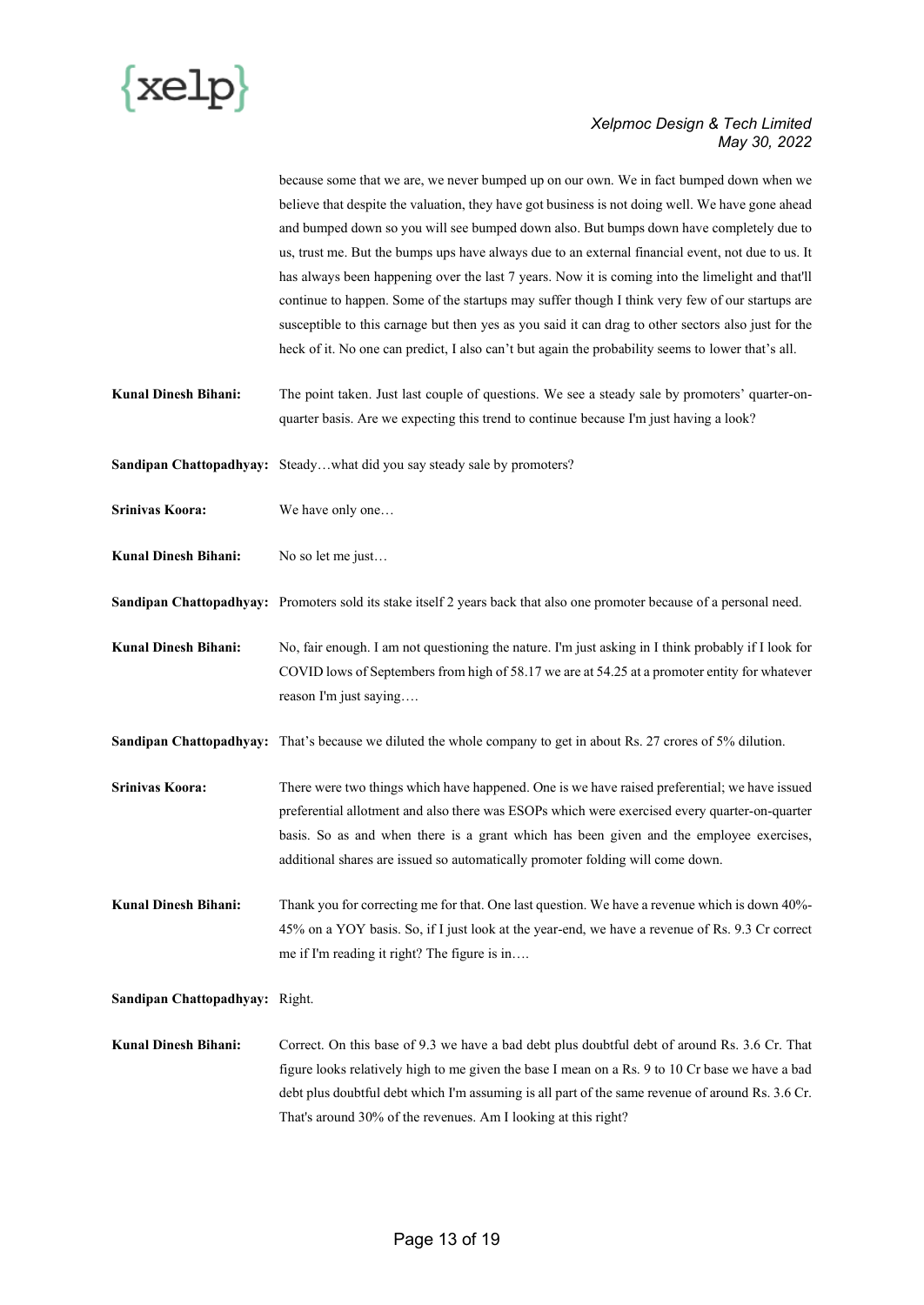

- **Srinivas Koora:** Basically, just to highlight on this doubtful debt like majority is coming from one entity where we have done a services contract and it is not that's just coming from this financial year, certain services which are being rendered in 2021. And in case if anybody who does not play within a period of nine-months even though we believe that still we can revert as a good practice we go and provide for doubtful debts. On account of that you are seeing that this bump up in our doubtful debts.
- **Kunal Dinesh Bihani:** That you are saying is for the Rs. 2.1 Cr. The doubtful debt?
- **Srinivas Koora:** Yes, and there was also one intangible which where we were created and those intangibles were developed before COVID, especially for a couple of restaurants startups but we are seeing during this pandemic what happened to the complete restaurant business, as a business, as taken a different model altogether. So, even those intangibles which we are work in progress even we have written-off those intangibles as well.
- **Kunal Dinesh Bihani:** Just one last thing on the doubtful debt do you think there is a chance of recovery or settling it midway during this current financial year? Or will this be spilling over?
- **Srinivas Koora:** No, absolutely there are fair chances of recovery but what I said as a good practice, we started providing in case if it is not received even though we had a meetings in a day last in last one week or two weeks but still we go ahead and provide for doubtful debts. As and when recovered we will convert that.
- **Moderator:** The next question is from the line of Rudresh Kalyani, Individual Investor.
- **Rudresh Kalyani:** For one of the previous questions, we said that we will be investing in tranches in nine installments until 2025. So, do we have milestone check for that or how is that? When will you invest to?
- **Srinivas Koora:** No, it is not a milestone check. As I said that we are picking up 14% CCPS in the sole entity out of that 6% would be allotted upfront on picking up the stake or within about 15 to 20 days of signing up as the SHA. The rest balance 8% would be issued over the period of nine installments and those are on a quarterly basis. Those are more on a timeline basis not on a milestone basis.
- **Rudresh Kalyani:** My next question is that you said that in the previous con-calls you said that we will be maintaining revenue from the service sector but now we have said that we'll be able to start generating revenue from the third quarter. What is the reason for that delay?
- **Sandipan Chattopadhyay:** I said we will focus on the products from third quarter. The revenue and from services is on from first quarter. I think you misunderstood.
- **Rudresh Kalyani:** You meant that from the first quarter we will see revenue generating from the service sector as well?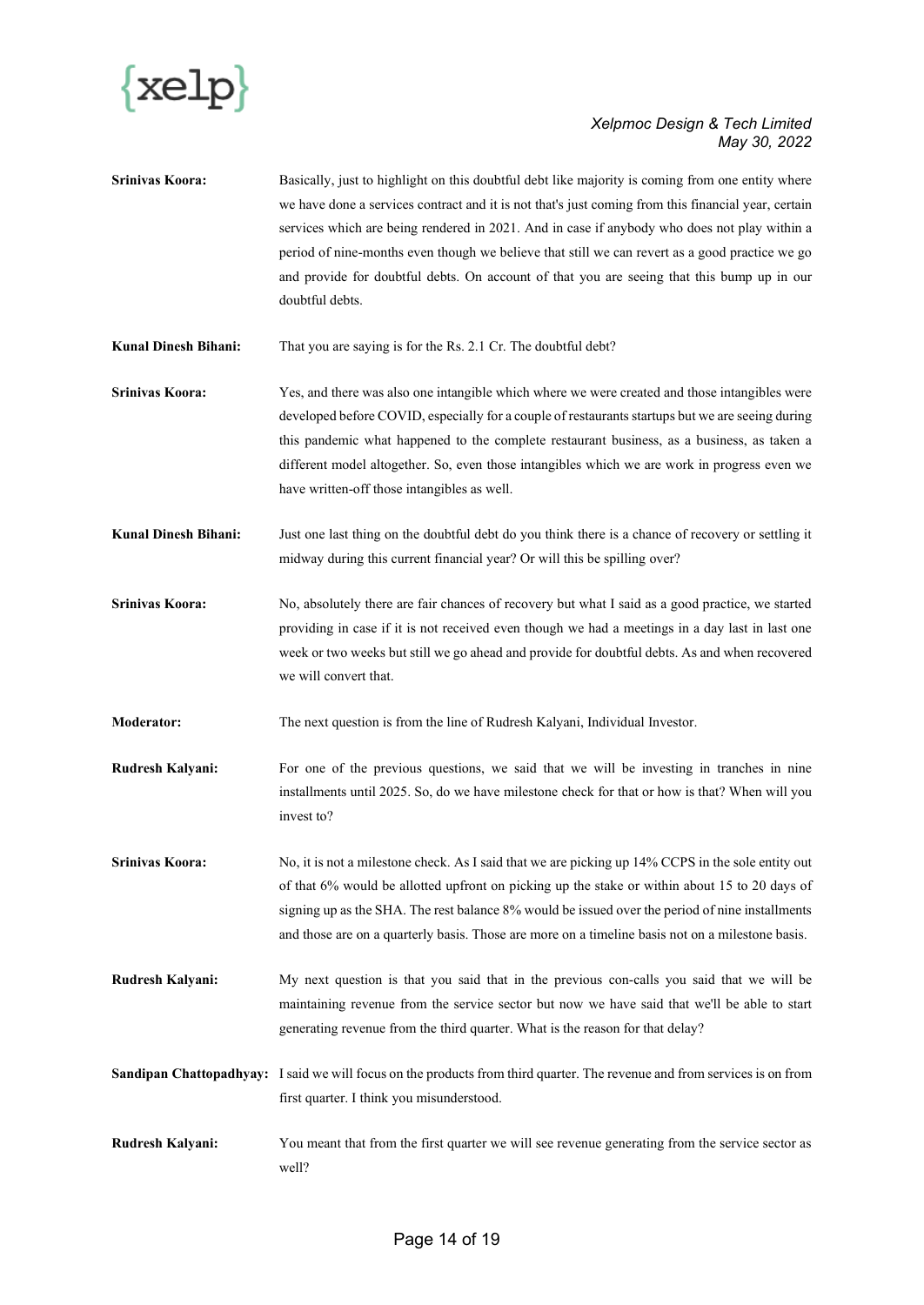

**Sandipan Chattopadhyay:** Yes, significantly.

- **Rudresh Kalyani:** My next question is since we talked about the exit as well. What is the management plan once we get the exit amount? Are we going to buy back the shares or doll out dividend or…?
- Sandipan Chattopadhyay: No there is no any buyback or anything we are going to reinvest that back into more creative stuff.
- **Srinivas Koora:** We'll take it up with the board, we will debate, discuss with the board and whatever board approves we will follow accordingly. But yes, as a management we will put forward our suggestions as well. Whatever board approves we will go as per that.

**Moderator:** The next question is from the line of Ashish Malani, an Individual Investor.

Ashish Malani: My question is more on the lines of how we are looking to become at least self-sufficient in terms of a financial basis where at least even if we are not profitable like the services part is more like oxygen that we need to live but like we don't live for the oxygen. We are more looking to be partnering with other companies. What is the timeline do you see where you think that we will be at a place where at least the company will be in a state where it is not going in losses?

- **Madhu Poomalil:** Not only losses. We plan to turn around that and substitution within this financial year itself. I know it may sound like a tall claim but I think we will do it and post that we be wanting to see one tranche of the company moving like a normal software services company with a natural growth trajectory.
- **Ashish Malani:** My second question is more around what you had mentioned earlier that none of our companies are doing a lot of cash burn but from what I understand, a couple of companies particularly Woovly India I think had plans to raise money around mid-time this year which right now, is a bad time for investments. But how confident are you about your investment in the company and are you confident that they have enough burn for the runway for at least next 6 months and can survive this next 6 to 12 months even if in case?
- **Madhu Poomalil:** Yes, I think they can and secondly the investors and all we don't think some of the investors will back down if there is a bridge down needed in between or something.

**Moderator:** The next question is from the line of Ishit Desai, Individual Investor.

- **Ishit Desai:** My follow-up question is on a School of Accelerated Learning, the investments which have made. Just back of the envelop calculation the pre-money valuation both cash component as well as services put together works out to be roughly Rs. 36 crores. So, is that understanding, correct?
- **Srinivas Koora:** Yes, your understanding is right on the valuation.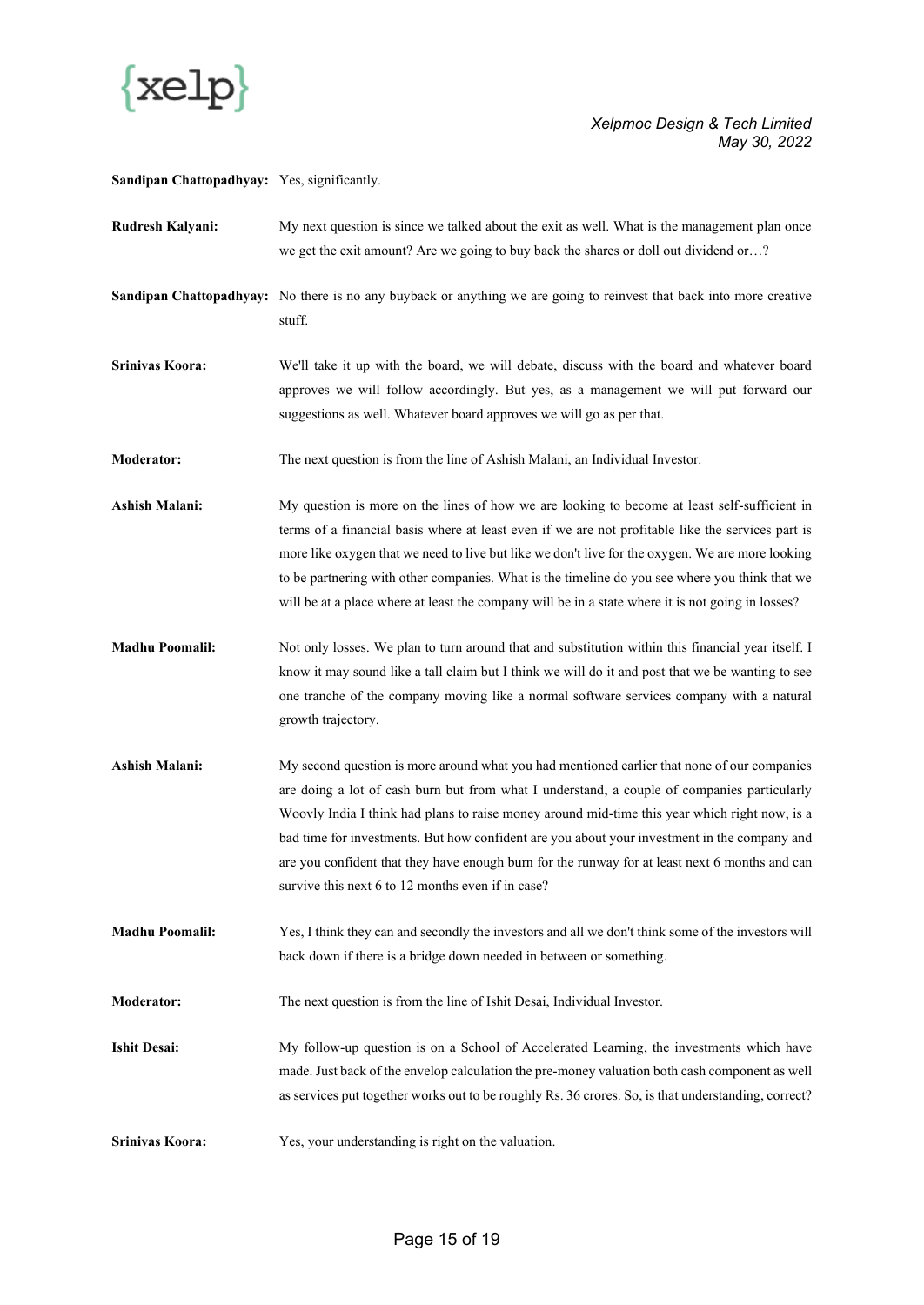

- **Ishit Desai:** What specific value add is it going come on Xelpmoc side given that it's already a running product? It's a substantial chunk of advisory equity which is being put in there which the company which has already raised money from some of the investors. What value add are we going to bring to this company specifically any discussions around that?
- **Srinivas Kollipara:** One of the things that we've realized that as you've probably seen I was a very early investor into this company when they literally had just started out, very-very small. It was more of an encouragement but essentially, it's this. Yes, they've raised money and yes, they've got a product that's working well but the strength of soul especially with the team that we have here is that it's not only technology. It's also the broad understanding of what's happening in the world and how can we expand that business model? They're looking to us not only to build out much deeper technologies using the strengths that we have today, it's also about how do we get them new customers, how do we define new revenue streams that are potentially out there? There are many things that we believe we will add in value to them. They're very clear that we add that value also.
- **Ishit Desai:** Any specific update on Slate and PENCIL because I see both Slate and our stake is diluted a bit and PENCIL, we have added some money. Are these part of fresh rounds or have been invested independently to this companies?
- **Srinivas Koora:** Basically, to answer your question if you look at PENCIL, PENCIL also like as and when we enter into any contract with the startups the equity is allotted to us over the period of the contract. Now in case of PENCIL the contract was for period of 3 years. Every quarter they do allot some equity. That's the reason why you see an increase in a stake in as far as PENCIL is concerned as far as Slate is concerned, Slate we have participated in one round of investment maybe last year somewhere in the month of June-July.
- **Ishit Desai:** But that was added by us only or it was a larger round we are part of?

Srinivas Koora: It was a part of a round where everybody invested on a proportionate basis. It was sort of a bridge round.

**Ishit Desai:** I'm done with my questions. Just lastly suggestion. In our presentation on portfolio companies, mainly we see the same set of content in terms of what companies are doing. If there is a possibility of adding any metrics around it like which Mr. Srini mentioned during the opening of the call like doing 4Tigo doing a INR 100 crores ARR or Mihup recording 3x revenue growth so is there any possibility of having either a separate presentation on portfolio companies or maybe?

**Srinivas Koora:** Basically, what we can do is we can check with the portfolio companies, whichever portfolio companies comfortable maybe we can keep on updating their decks on our website itself so that they can be highlighted.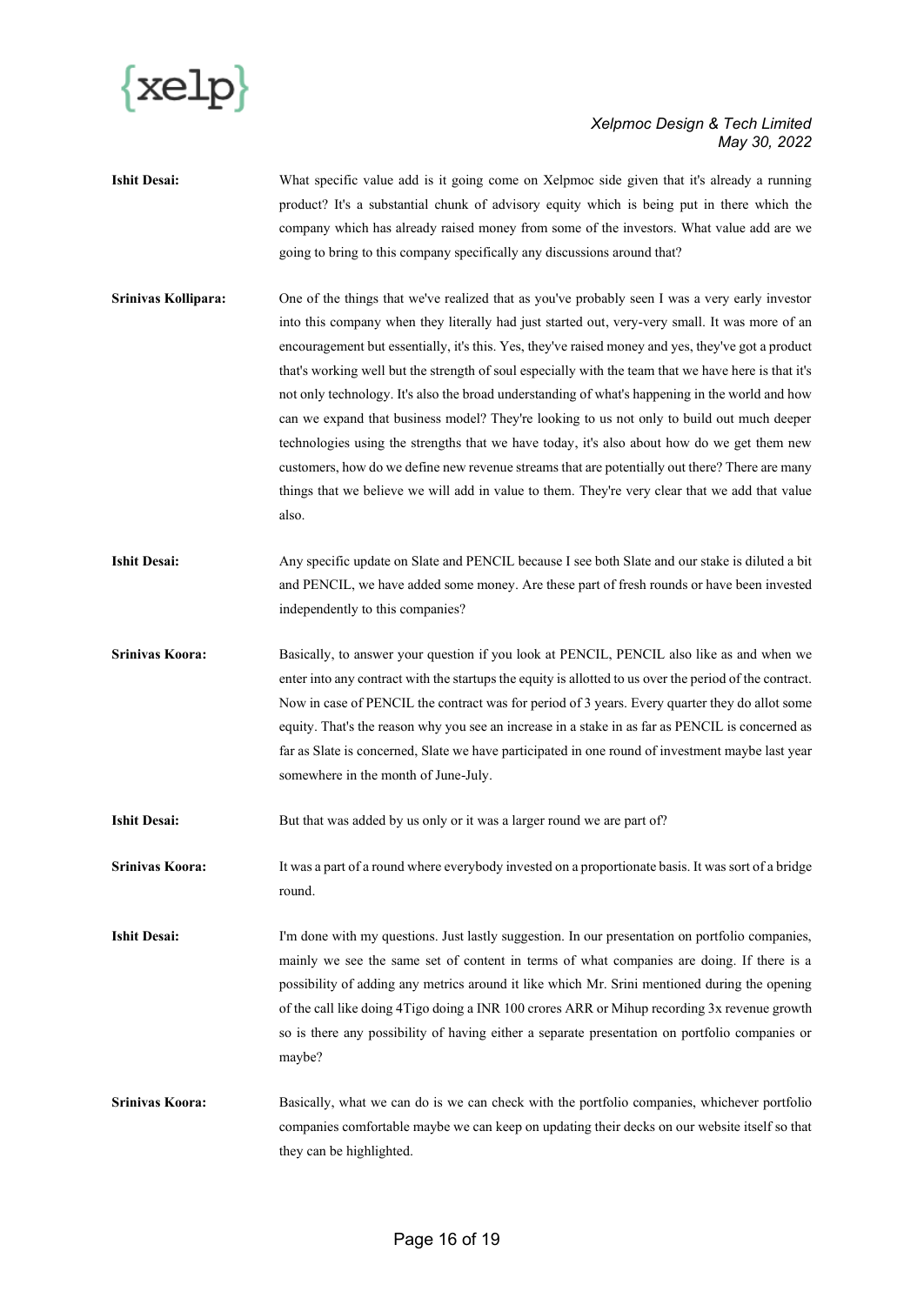

- **Ishit Desai:** Correct. Because most of these companies actually share, would be sharing quarterly or monthly updates with most of their investors and I'm sure you would also be a part of it. So, whatever on that….
- **Sandipan Chattopadhyay:** We are a part of it but also want to respect their stealth. Sometimes they're too close to something they don't want that to be known the whole market. We essentially do a little bit of a communication filtering onto that part.
- Ishit Desai: I understand. Whatever on best there could be, whatever is possible if it can be communicated to us.
- **Sandipan Chattopadhyay:** That's what Srini said, whatever they agree to we will put it up.
- **Moderator:** The next question is from the line of Ankur from RIL.
- **Ankur:** Actually, my question is that our focus on HEAL scheme but do you have any exposure currently to agricultural sector?
- **Sandipan Chattopadhyay:** We have one of our startups which is doing a steady job in Bengal and post that we have been more or less waiting because we learned certain things because of our exposure with the government sector for the first time and the next batch we will probably be doing maybe in a year or so. Not now at the moment.
- **Moderator:** The next question is from the line of Nilang Govan, Individual Investor.
- **Nilang Govan:** We released a press release on the UK Prime Minister visit right, the investment of about Rs. 3.50 crores. So, could you please throw some light on what is the timeline which we are planning in and I also understand there is about a 100 people employment opportunity. So would like to know a little more about that on the timelines.
- **Madhu Poomalil:** The investment amount that we had declared to the UK Government is a spread over 3-year period that the initial amount for the investment for starting the operations. The headcount unfortunately has been misrepresented. We had mentioned very clearly that we would be hiring the pre-sales and sales by end of this calendar year which should be about close to about 10 employees and then eventually we'll build our team. So that's just to clarify on the numbers.
- Nilang Govan: Are we talking about still the \$3.5 million?
- **Madhu Poomalil:** That's spread over a period of 3 years.
- **Nilang Govan:** That information was not very clear on the news release. So, I thought I will get it clarified here. Thanks. But I do have a question. While we talk about say the \$3.5 million that is approximately Rs. 27-28 crores but whatever the money left with us or the new fund which we got, that amount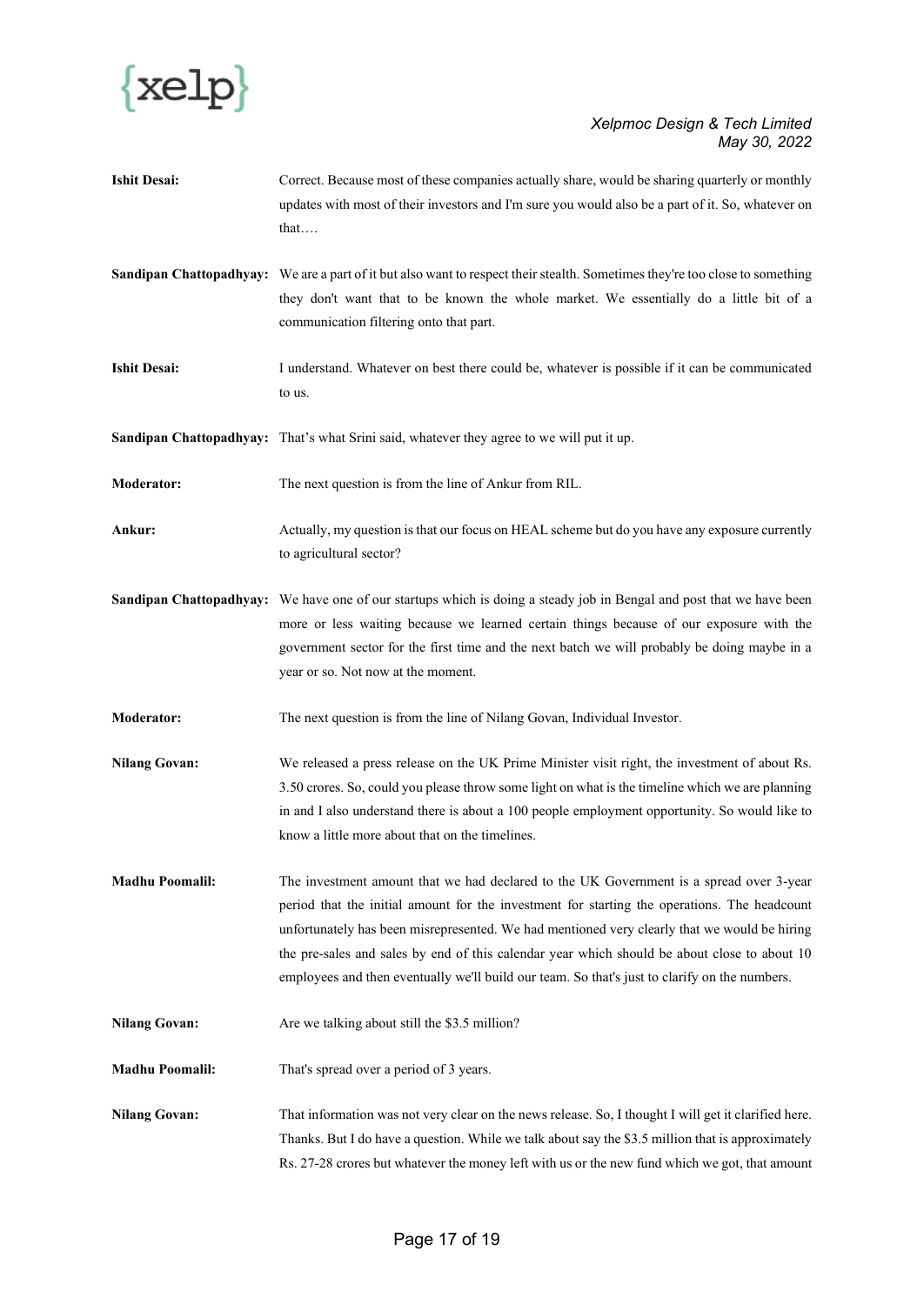

itself is only about the same amount? So, are we confident that we wanted to invest all that funds got raised they will be investing in the UK market then?

**Sandipan Chattopadhyay:** Why you are assuming that in 3 years will not have other sources of funds?

Nilang Govan: I don't have a doubt but this is just to clarify?

**Sandipan Chattopadhyay:** See it's a 3-year part that's the kind of requirement it is there to make a substantial business. Now whether the business funds itself or not we don't know. If the business in UK does very well, the profits itself may be put in those money. This is the kind of expansion costs that we have to put in to make the business substantiate. How we resource the funds and all those things that we will do it. For the moment we are allocated a significant chunk of the money we had raised for overseas allocation, that has been allocated and that roughly is about I guess a 40% of the said amount. So. remaining 60% should come in due time.

**Madhu Poomalil:** Thanks for stepping in, I think that about answers what we have.

- **Srinivas Koora:** Wherever required we have either we can raise funds through Xelpmoc. Again, all of this wherever we are in narrating is subject to our board approval or we may raise funds from a third party to directly into the Xelp UK.
- **Nilang Govan:** I do have a question on...
- **Sandipan Chattopadhyay:** Take your time. Its fine.

Nilang Govan: I forgot the question now in between the discussion.

- **Sandipan Chattopadhyay:** No problem. You can reach out to us anytime. We are nearing the closing hours but yes, do reach out to us whenever you remember. We like to talk in this way. Please don't take it otherwise. Sometimes I know I interject and then because I get excited. These are the questions we like because these are strategic in nature. These are also things that we cannot disclose but if someone asks, we can answer so it makes us feel happy.
- **Moderator:** We will move on to the next question from the line of Ishit Desai, Individual Investor.
- **Ishit Desai:** On this Snaphunt, one of our portfolio companies if you could throw some light on how it's seed around and then if there is any progress there?
- **Srinivas Koora:** Right now, Snaphunt is in HR, they have corporates to provide the manpower using the boards etc. Right now, we are in process of raising funds but they are still they are able to self-sustain on whatever cash that they have raised in our last 1-1.5 year.
- **Ishit Desai:** In terms of business, that in terms of business is shooting up descent not just fund raising?